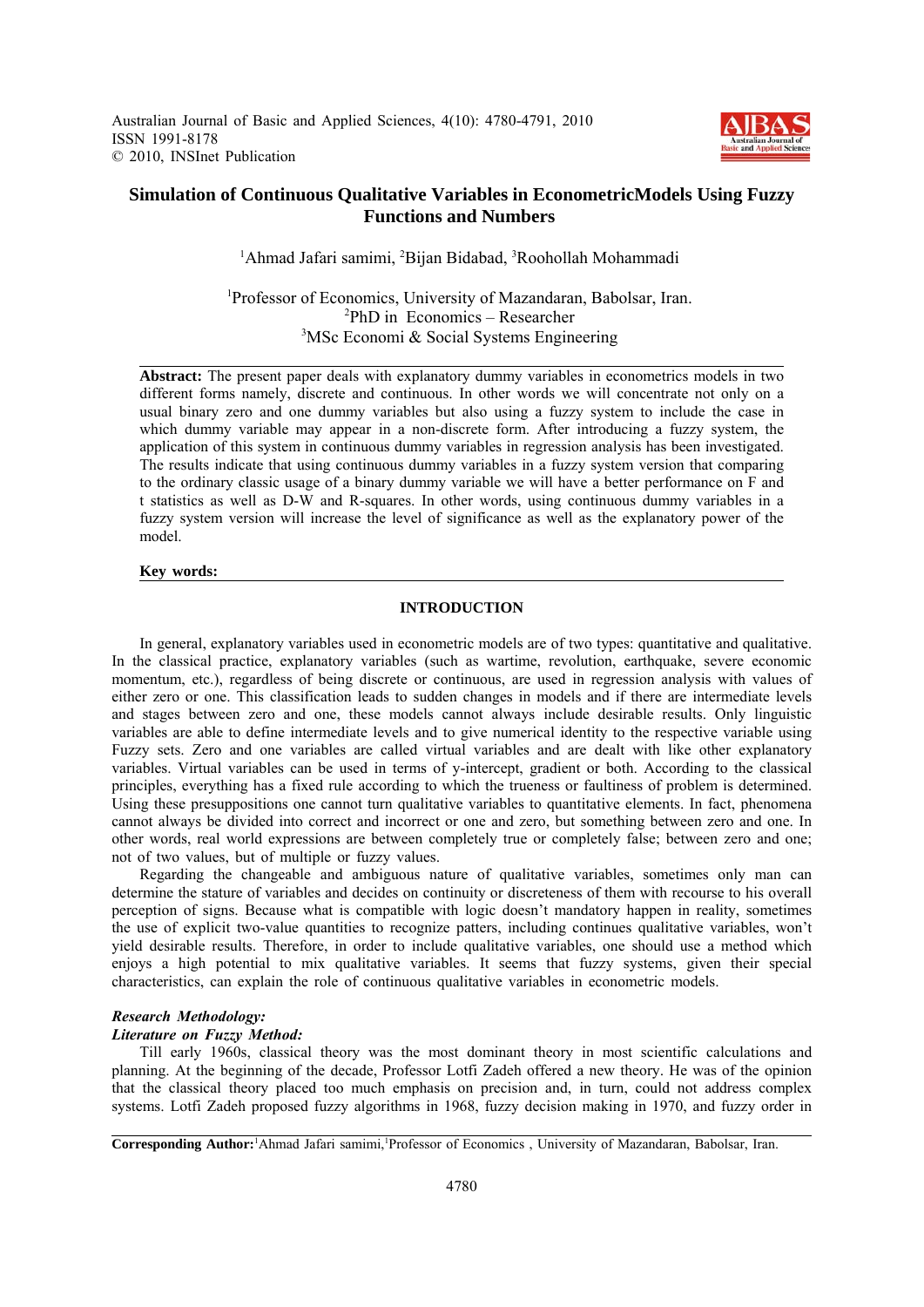1971. In 1973, Max Black published an article about logic of analysis titled "ambiguity" in Science Journal and, for the first time, defined fuzzy sets with something which is today called Membership Function. In fact, in 1970s, fuzzy theory developed and its scientific applications emerged.

In 1990, Wang and Raz proposed a method for structuring variables based on linguistic data and stated that under these conditions, we can calculate quantitative values of qualitative-linguistic terms using membership functions. In this method, numerical values for fuzzy criteria are obtained using any of the four common fuzzy methods (Fuzzy Mode, Mid Level Number, Fuzzy Median and Fuzzy Average).

In 1995, Wang and Chen designed Fuzzy planning mathematical model and proposed a heuristic solution for economic design of statistical control diagrams.

In 1996, Khoo and Ho presented a framework for Fuzzy Quality Function Development System. In this model, customer satisfaction is stated in terms of numerical and linguistic variables.

In 1998, Glushokofsky and Florescu explained how to use fuzzy set theory in promoting qualitative tools where linguistic data are existent. They also recognized and introduced steps for standardizing qualitativelinguistic features.

In 2005, Shapiro used fuzzy regression to discuss the term structure of interest rates as well as using different Fuzzy members.

In 2009, Feng & Giles concentrated on Baysian Fuzzy regression in order to select the most suitable model .They also showed

### *Comparison Between Classical and Fuzzy Sets:*

Classical and fuzzy sets are subsets of a reference set. Classical set A has precise, explicit and definite borders; thus, any member of reference set X either belong to set A or not. In other words, an element's membership to set A can be stated in a true-false statement for which values 1 or 0 are assigned. On the basis of the above definition, it can be concluded that membership degree of different elements in classical set A is either 1 or 0. Unlike classical sets, Fuzzy Sets' borders are not clear and precise; thus, membership degree of different

elements of fuzzy set  $A$  cannot be 1 or 0, but a number between 0 and 1. In summary, the difference between the concepts of membership in classical and fuzzy sets can be stated as follows.

$$
\mu_A(x):x\to\{0,1\}
$$

 $\mu_{\tilde{A}}(x): x \to [0,1]$ 

## *Qualitative Explanatory Variables and Their Application in Econometric Models:*

To study the effects of qualitative variables (such as revolution, earthquake, oil shocks, etc.) we can use virtual variables ranging from 0 to 1. In other words:

1; If qualitative variable occurs  $DR = \begin{cases} 1; \text{ If qualitative variable occurs} \\ 0; \text{ If qualitative variable doesn't occur} \end{cases}$  $\overline{\mathcal{L}}$ 

The pattern variable can be studied in three ways:

y-intercept gradient

Both of them (gradient of the pattern and y-intercept) Let dependent variable Y be explained by variables X and Z through the followign pattern:  $Y = c_1 + c_2X + c_3Z + u$  (u is pattern interference statement) In the first mode (y-intercept), qualitative variable is placed in the pattern as follows:  $Y=c_1+c_2X+c_3Z+c_4DR +u$ Post estimation pattern will be as follows:  $\hat{Y} = \hat{c}_1 + \hat{c}_2 X + \hat{c}_3 Z + \hat{c}_4 DR$ If qualitative variable occurs, then:  $\hat{Y} = (\hat{c}_1 + \hat{c}_4) + \hat{c}_2 X + \hat{c}_3 Z$ In this case, the effect of qualitative variable on the pattern will be y-intercept change.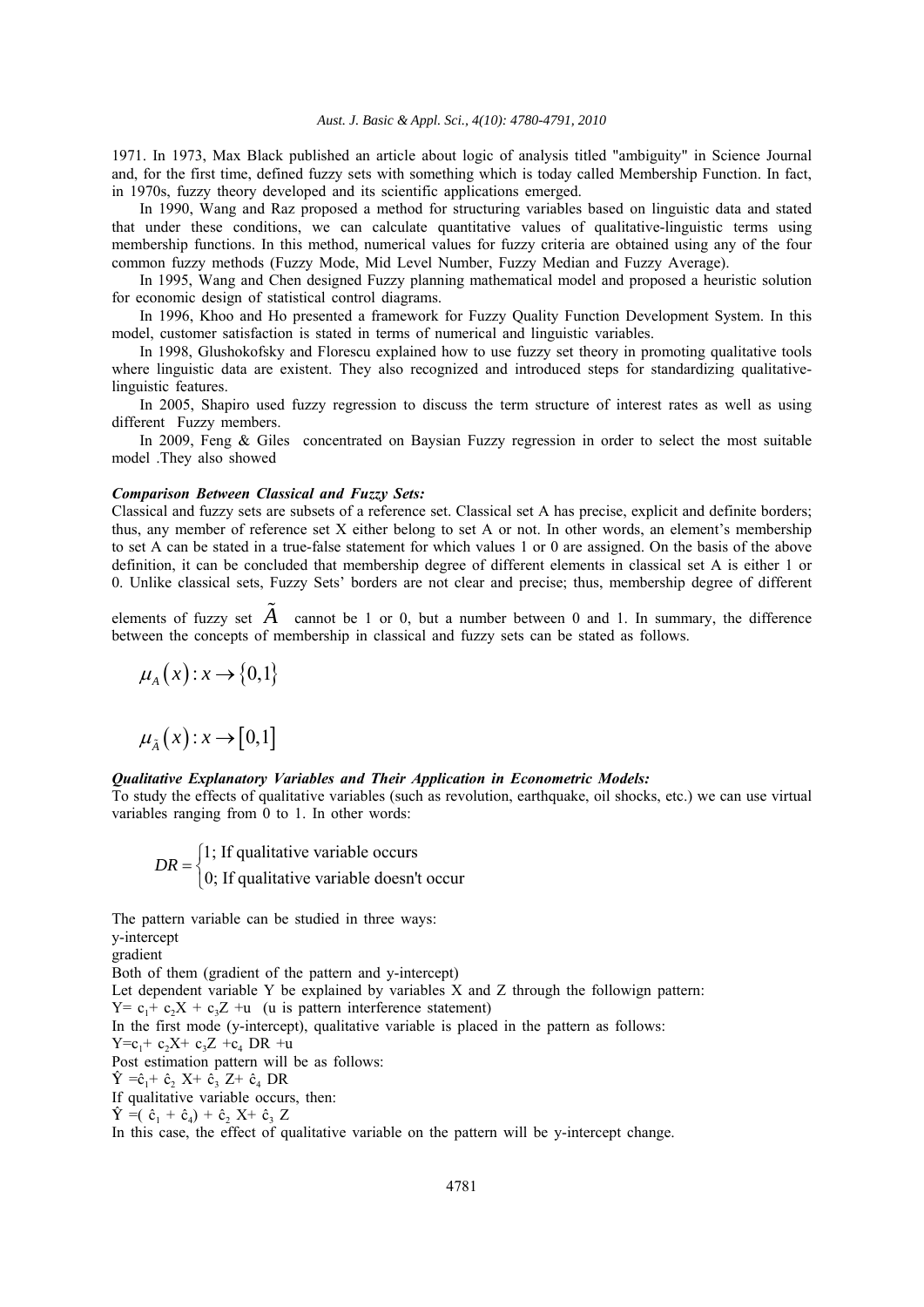

**Fig 1:** Effect of qualitative variable on y-intercept in a hypothetical pattern In the second mode (gradient), qualitative pattern is placed in the model as follows:

SDR= DR  $\times$  X  $Y = c_1 + c_2$  X+  $c_3$  Z+  $c_4$  SDR +u Y=  $c_1$ +  $c_2X$ +  $c_3Z$ +  $c_4$  ( DR × X ) +u Post estimation model will be as follows:

 $\hat{Y} = \hat{c}_1 + \hat{c}_2 X + \hat{c}_3 Z + \hat{c}_4 (DR \times X)$ 

If qualitative variable occurs, then:

 $\hat{Y} = \hat{c}_1 + \hat{c}_2 X + \hat{c}_3 Z + \hat{c}_4 X$  $\hat{Y} = \hat{c}_1 + (\hat{c}_2 + \hat{c}_4) X + \hat{c}_3 Z$ 

The effect of qualitative variable will be gradient change.



**Fig 2:** Effect of qualitative variable on the gradient in a hypothetical pattern

The third mode is a combination of the above two modes. In this mode, the effect of qualitative value results in change in both y-intercept and gradient.



**Fig 3:** Effect of qualitative variable on gradient and y-intercept in a hypothetical pattern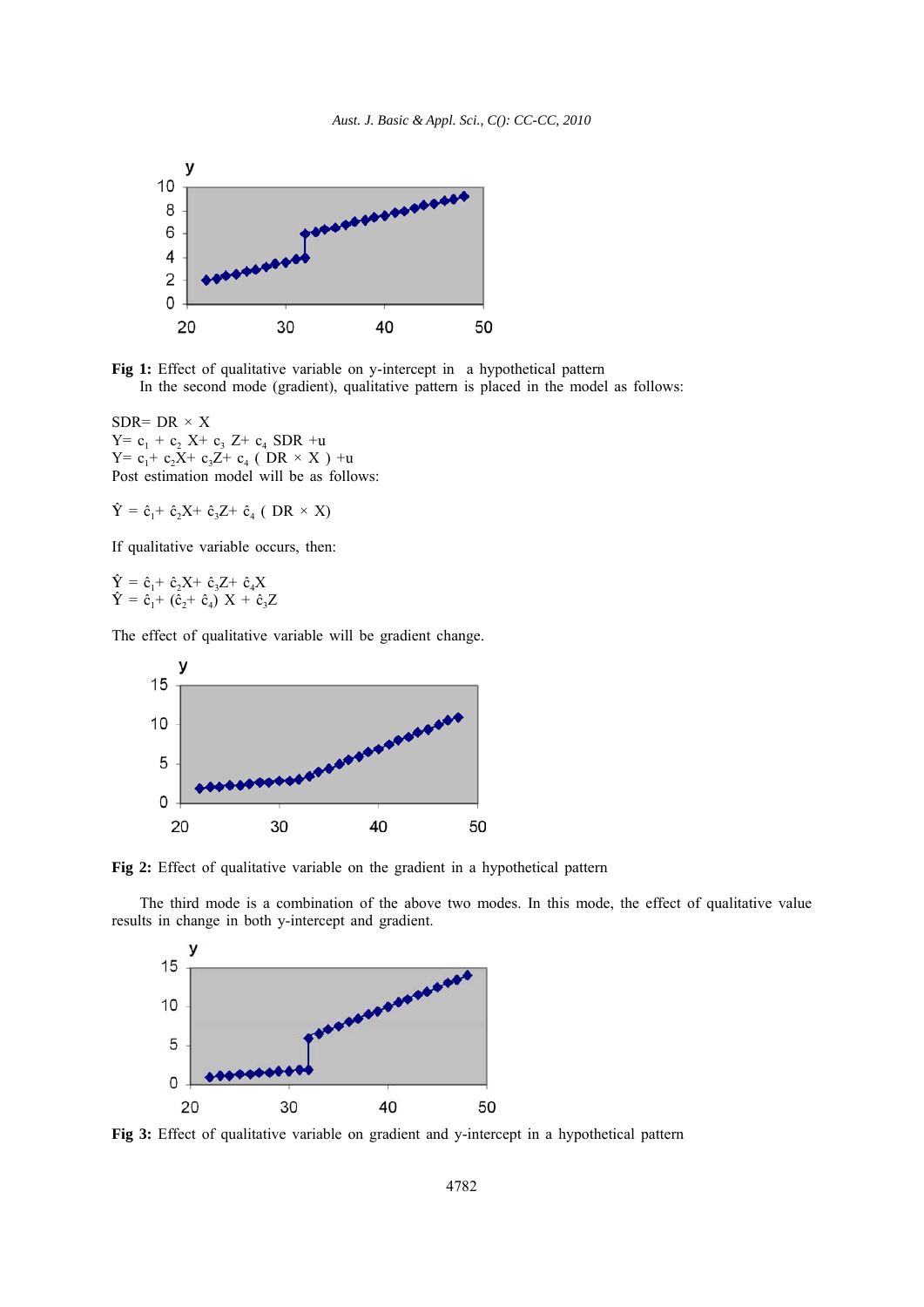Virtual DR variable application in each of the above modes increases accuracy and explanation power of the model. But in practice, qualitative variable effect on gradient and y-intercept cannot always be in one of the three above modes. For example, in Fig. 1, qualitative variable changed y-intercept. In a short period, this change has moved the model dependent variable curve while in most cases qualitative variable gradually changes y-intercept. Also, in Fig. 2, qualitative variable changed gradient of the model and its effect has be supposed as reliable while qualitative variable can change gradient in sectional basis. In other words, the effect of qualitative variable on dependent variable can be neutralized after some time. It should be mentioned that the effect of qualitative variables is not related to linear or non-linear nature of the pattern. An example of such states is mentioned in Fig. 4. As the figures show, in all cases, the effect of quantitative variable on yintercept and gradient is continuous and unstable. In such cases, utilizing classical virtual variable (with values of zero and one), although may lead to increased explanation power of the model, does not always contain optimal results. Therefore, this paper aims at compensating shortcomings of utilization of virtual variables in such cases with the use of fuzzy numbers and functions.

Fig 4 The Impact of Qualitative variables in different cases



**Fig 4:** Effect of qualitative variable on pattern in different cases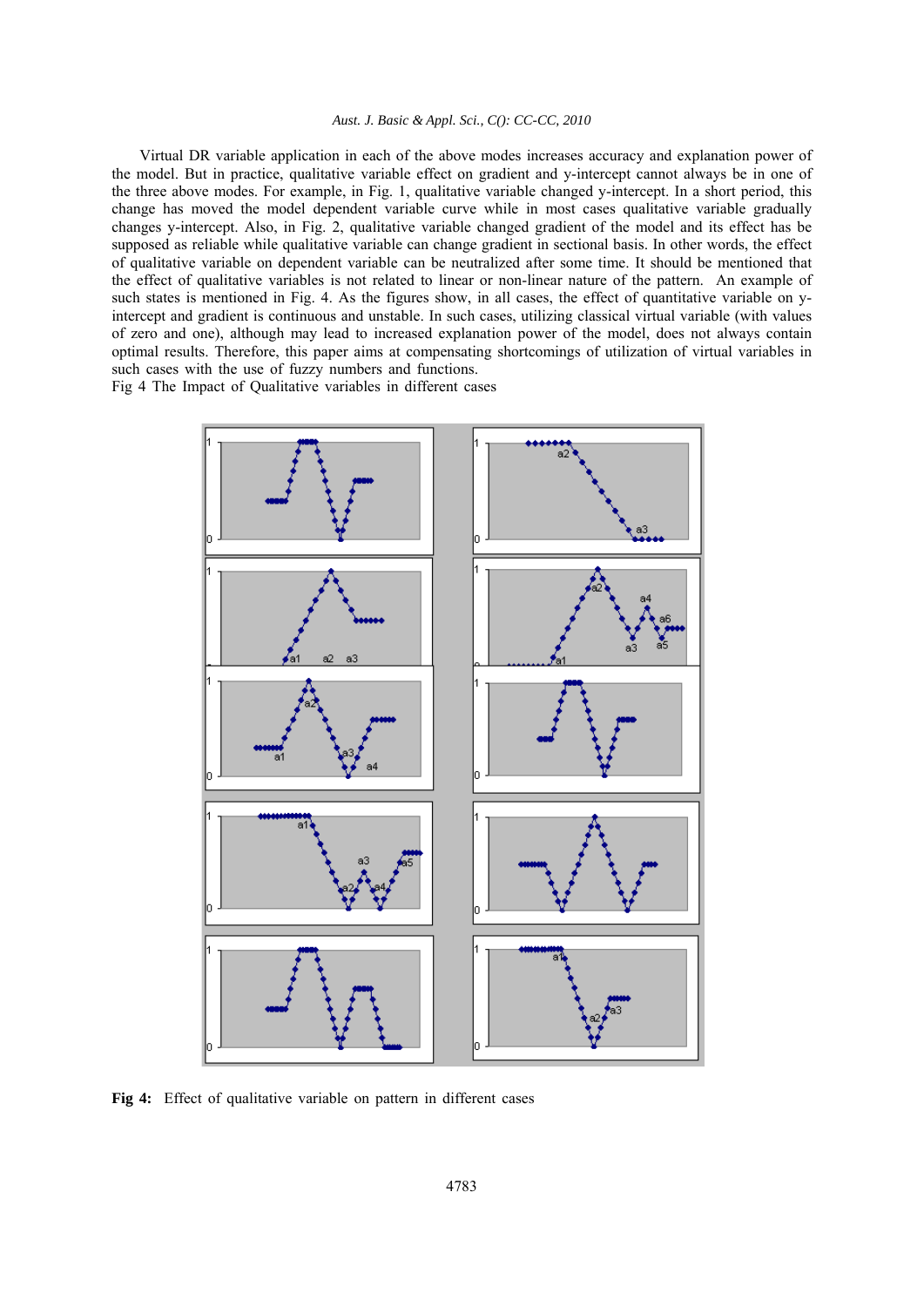## *Introduction to Fuzzy System, Set, Numbers and Functions: Fuzzy System:*

Generally speaking, fuzzy system is very simple and includes input, output and processing. Input unit gets the output of sensors or inputs of other values and passes them to the related membership functions and calculates the respective membership values. Processing unit calls rules and produces a result for each of them, combines results together and finally produces output.

## *Fuzzy Set:*

Linguistic variable x in the form of a word or expression forms a fuzzy set if each  $x_i$  in  $T(x)$  set gets a numerical identity with μi(x). In fact, x is quality level criteria which accepts values between 0 and 1, i.e. it changes in the range [0,1].

If  $X$  is a reference set and any of its members is shown with x, fuzzy set A in  $X$  is stated with the following ordered pairs:

 $A = \{(x, \mu_0(x)) \mid x \in X\}$ 

Where  $\mu_a(x)$  shows membership degree of x in A,  $\mu_a(x)$  is membership function which shows membership degree of x to fuzzy set A. The range of the function includes non-negative real numbers in the range  $[0,1]$ in normal state (if the range of this function is 0 or 1 it turns to a precise set).

## *Fuzzy Numbers:*

Fuzzy numbers are in fact natural generalizations of ordinary numbers. An ordinary number like *a* can be shown with the following membership function:

$$
\mu_{a}\left(X\right) = \left\{\begin{matrix} 1 & ; \text{if } x = a \\ 0 & ; \text{if } x a \end{matrix}\right\}
$$

Therefore, any real number can be stated as a fuzzy number. The simplest fuzzy numbers are triangular fuzzy numbers. Membership faction of a triangular fuzzy number includes increasing and decreasing linear functions in triangular form with the following definition:

Fuzzy number A=(a<sub>1</sub>, a<sub>2</sub>, a<sub>3</sub>) (a<sub>1</sub>, a<sub>2</sub>  $\geq$  a<sub>3</sub>) is a triangular fuzzy number if its membership function is as follows:

$$
\mu_{a}(X) = \begin{cases}\n0 & ; x \ a_{1} \\
(x-a_{1})/(a_{2}-a_{1}) & ; a_{1} \leq x \ a_{2} \\
(a_{3}-x)/(a_{3}-a_{2}) & ; a_{2} \leq x \ a_{3} \\
0 & ; x > a_{3}\n\end{cases}
$$
\n
$$
1
$$
\n
$$
1
$$
\n
$$
1
$$
\n
$$
1
$$
\n
$$
1
$$
\n
$$
1
$$
\n
$$
1
$$
\n
$$
1
$$
\n
$$
1
$$
\n
$$
1
$$
\n
$$
1
$$
\n
$$
1
$$
\n
$$
1
$$
\n
$$
1
$$
\n
$$
1
$$
\n
$$
1
$$
\n
$$
1
$$
\n
$$
1
$$
\n
$$
1
$$
\n
$$
1
$$
\n
$$
1
$$
\n
$$
1
$$
\n
$$
1
$$
\n
$$
1
$$
\n
$$
1
$$
\n
$$
1
$$
\n
$$
1
$$
\n
$$
1
$$
\n
$$
1
$$
\n
$$
1
$$
\n
$$
1
$$
\n
$$
1
$$
\n
$$
1
$$
\n
$$
1
$$
\n
$$
1
$$
\n
$$
1
$$
\n
$$
1
$$
\n
$$
1
$$
\n
$$
1
$$
\n
$$
1
$$
\n
$$
1
$$
\n
$$
1
$$
\n
$$
1
$$
\n
$$
1
$$
\n
$$
1
$$
\n
$$
1
$$
\n
$$
1
$$
\n
$$
1
$$
\n
$$
1
$$
\n
$$
1
$$
\n
$$
1
$$
\n
$$
1
$$
\n
$$
1
$$
\n
$$
1
$$
\n
$$
1
$$
\n
$$
1
$$
\n
$$
1
$$
\n
$$
1
$$
\n
$$
1
$$
\n
$$
1
$$

**Fig 5:** Membership Function of Triangular Fuzzy Number  $(a_1, a_2, a_3)$ 

In an especial state, triangular fuzzy numbers are defined in terms of semi limited fuzzy numbers (a1, a2,  $\infty$ ) as follows: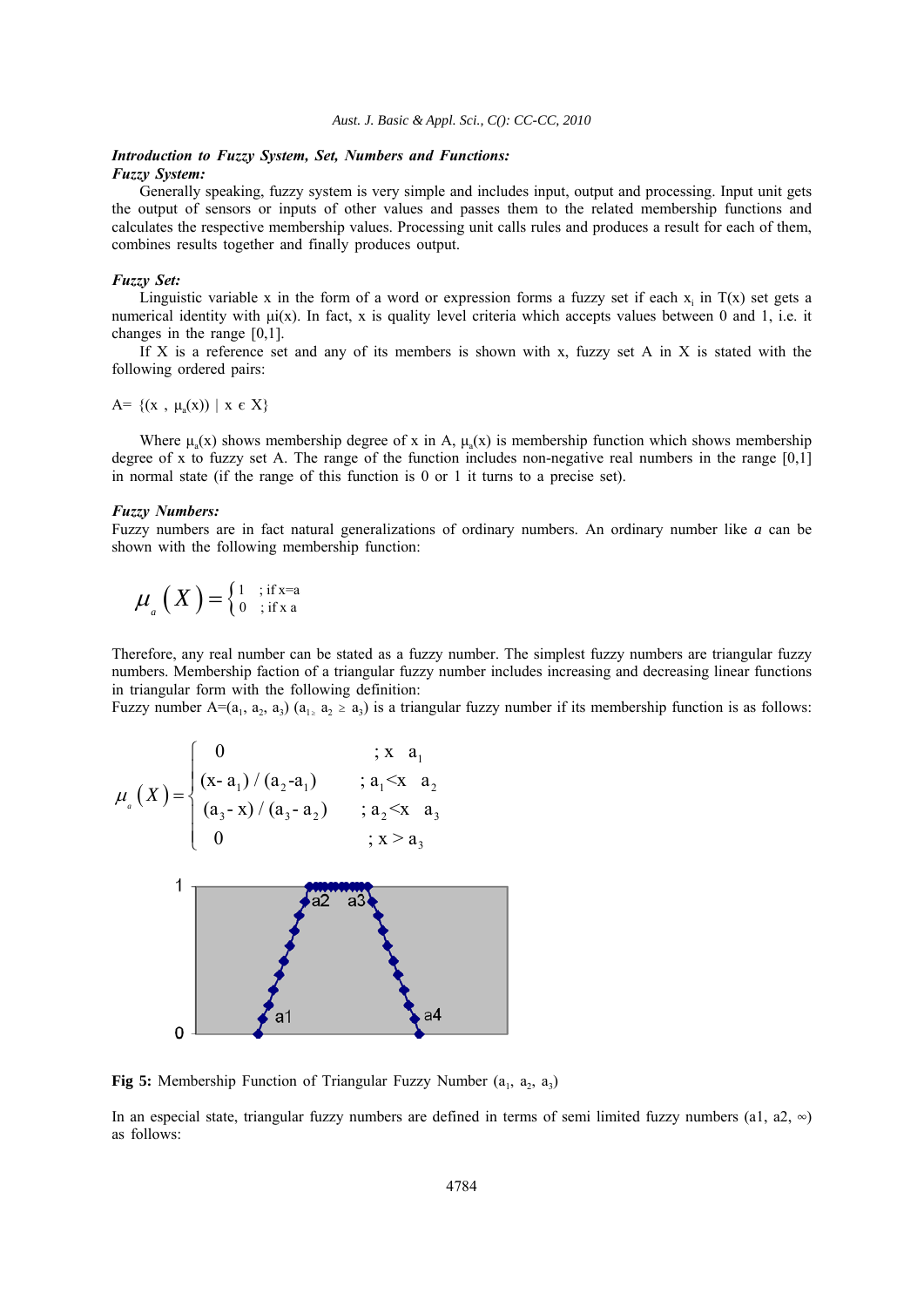$$
\mu_{a}(x) = \begin{cases}\n0 & ; x \leq a_{1} \\
(x-a_{1})/(a_{2}-a_{1}) & ; a_{1} < x \leq a_{2} \\
1 & ; a_{2} < x\n\end{cases}
$$
\nfor  $(\infty, a_{2}, a_{3})$ ,\n
$$
\mu_{a}(x) = \begin{cases}\n1 & ; x \leq a_{2} \\
(a_{3}-x)/(a_{3}-a_{2}) & ; a_{2} < x \leq a_{3} \\
0 & ; a_{3} < x\n\end{cases}
$$

Another simple form of fuzzy numbers is trapezoidal after its membership function form. Fuzzy number A=(a1, a2, a3, a4) ( $a \le a \le a \le a \le a$ 4) is a trapezoidal fuzzy number if its membership function is as follows:



Fig 6: Membership Function of Trapezoidal Fuzzy Number (a<sub>1</sub>, a<sub>2</sub>, a<sub>3</sub>, a<sub>4</sub>)

In fact, it can be said that triangular fuzzy number is an especial case of trapezoidal function. Like triangular fuzzy number, different states of qualitative variables can be simulated using trapezoidal fuzzy numbers. Triangular and trapezoidal fuzzy numbers are very simple examples of fuzzy numbers which can be used to improve explanation power of regression models in different states.

#### *Fuzzy Functions:*

In terms of the form of membership function and fuzziness degree, fuzzy sets are divided into some categories. There are different methods for determining membership function of a fuzzy variable including three-stage method, increasing methods, fuzzy multi-state statistical methods, etc. a summary of increasing method is mentioned below.

If A is a set including fuzzy concept and  $A \in [a, b]$  then  $\mu(u)$  can simply be defined as follows:

$$
\mu(u) = \mathcal{A}_A(u) \quad u \in [a, b]
$$

Suppose  $\Delta \mu$  is an accidental amount of  $\mu$ . Similarly, increasing amount of  $\Delta \mu$  is determined by  $\mu$ . If  $\Delta \mu$  is proportionate with  $\Delta \mu$  and supposing that  $\mu$  increases up to 1; then: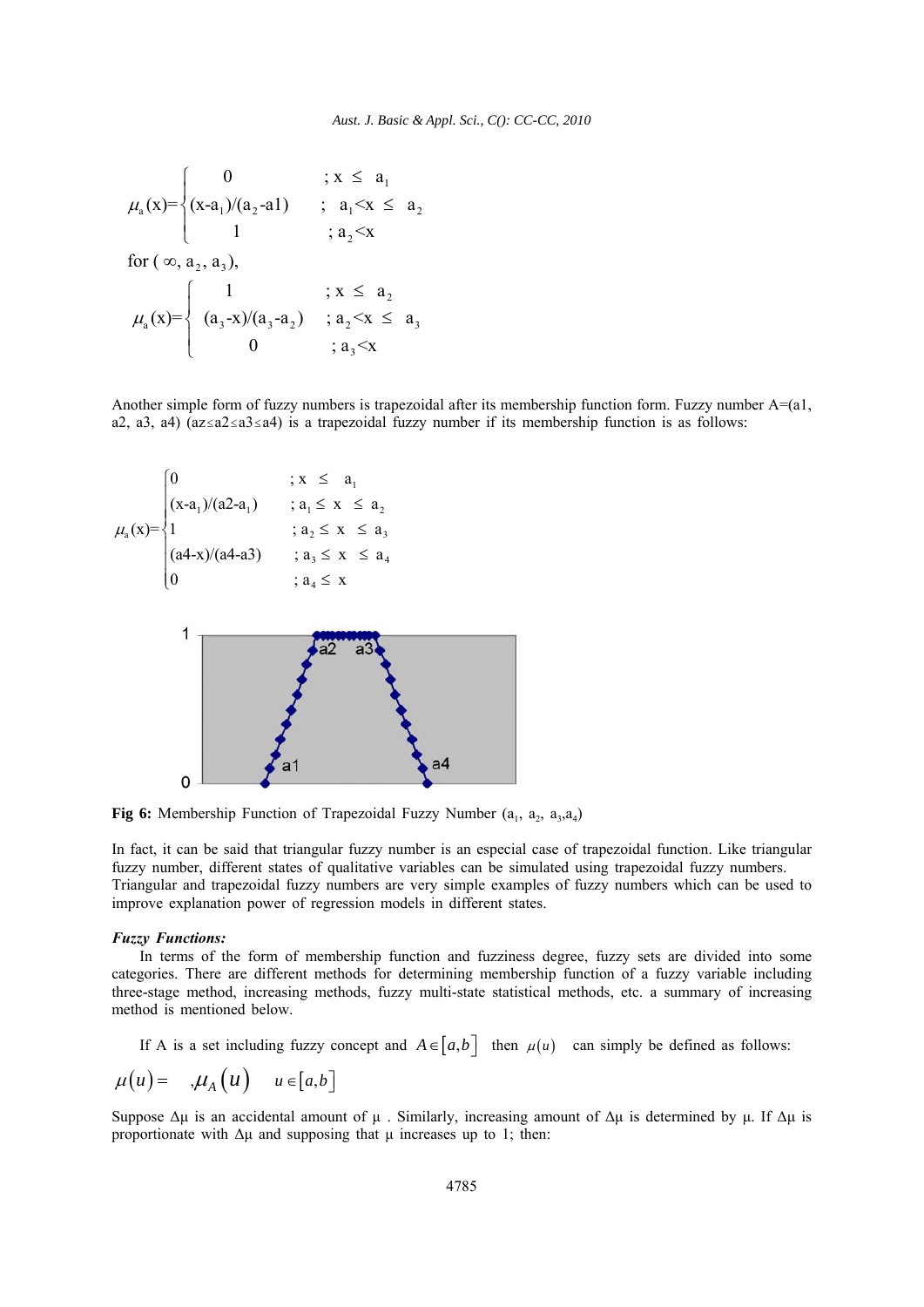$$
\Delta \mu = k \Delta u.u(1-\mu)
$$

K is a fix value.

Dividing the above relation by  $\Delta \mu$  we will have:

$$
\Delta \mu / \Delta u = k.u(1-\mu)
$$
  
When  $\Delta u \rightarrow 0$  then: 
$$
\frac{d\mu}{du} = k.u.(1-\mu) = 1 - ce^{-k\frac{x^2}{2}}
$$

C is a fixed integral number. Assigning numbers to c and k we can calculate.  $\Delta \mu$ 

In terms of the related membership function it should be mentioned that there is no theory on the type and form of the functions. Infinite functions can be considered but, regarding applications, functions which match reality are selected.

2

The most important forms of fuzzy functions in terms of use are s  $z \in \mathbb{Z}$  u and  $\pi$  categories. These functions are as follows:

## *S Function:*



**Fig. 7:** S Function Curve

a, b and c are lower limit, middle limit and upper limit of the function respectively.

## *Z Function:*

$$
Z(x, a, b, c) = \begin{cases} 0 & ; x \text{ c} \\ 2((x-b)/(c-a))^2 & ; b \text{ x c} \\ 1 - 2((x-c)/(c-a))^2 & ; a \text{ x b} \\ 1 & ; x \text{ a} \end{cases}
$$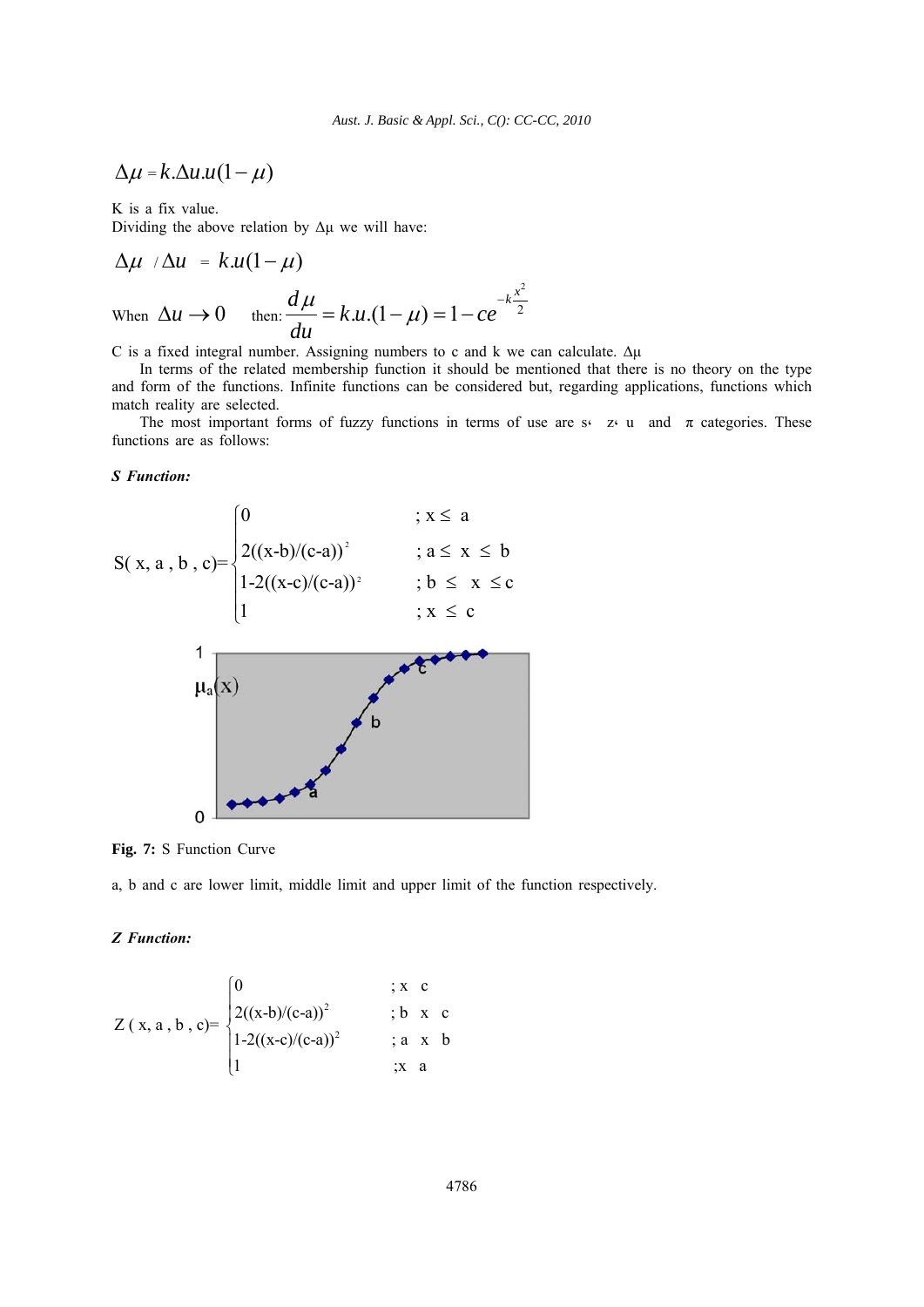

**Fig 8:** Z Function Curve

## *π Function:*

This function is in fact a combination of s and z functions. Other terms used for this function include convex or bell-shaped function:



**Fig. 9:**  $\pi$  function curve

 $\overline{0}$ 

## *u Fucntion:*

This function is also a conbinaiton of s and z fucnitons. This fucntion is also called concave.



**Fig 10:** u Function Curve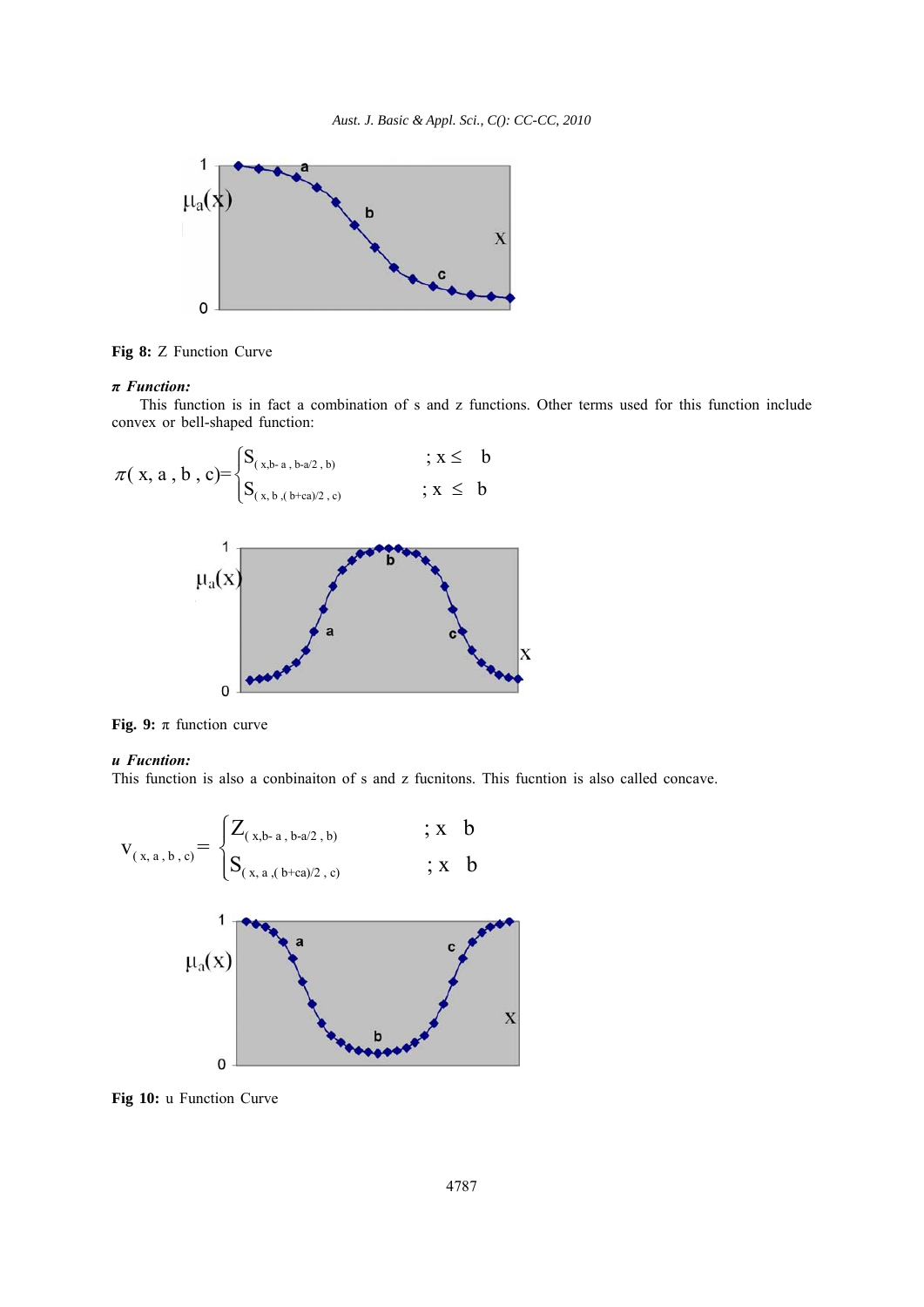Depending on the effect of continuous qualitative variable on dependent variable one of the above membership functions can be used to study the effect of qualitative variable on the pattern. For this purpose, thresholds a, b and c in the related charts should be determined and instead of virtual variable with 0 and 1 range, depending on the effect of qualitative variable, one of the above membership functions should be used.

Identification of thresholds a, b and c of the above diagrams is of crucial importance in determining the precision of the patterns. Where the above thresholds may not be determined easily or the effect of qualitative variable results in convulsion in the dependent variable pattern in a specific time period, in order to disambiguate the distances between levels, a, b and c are defined in a fuzzy way, in compliance with their natures. In other words, for any grade a membership function is determined and patters in different modes are assessed and with regard to the assess parameters the best pattern is used to explain model realities.



**Fig. 11:** disorder in the pattern by Qualitative Variable

Regarding the above explanations, generally, the effect of continuous and instable qualitative variable on regression patterns can be considered as a fuzzy system. In this system, input is made with regard to the effect of qualitative variable on the pattern dependent variable.

Continuous qualitative variables (fuzzy) are entered in the model like discrete qualitative variables (classic). In the simple state:

$$
\tilde{y}_i = \alpha + \beta_i X_i
$$

Coefficients of this equation, i.e. α  $\beta_i$  are fuzzy numbers and visible input variables, i.e. Xi are normal numbers. In this state, the aim is to assess the model based on visible data set in a way to have the best fitting equation.

Thus, the above equation can be rewritten as follows:

# $\tilde{y}_i = (a, c_0) + (\beta_i, c_i)x_i$

To solve the above linear equation different algorithms have been suggested, one of which is transforming fuzzy linear regression problem to a linear programming problem. In an especial state, when skilled man defines membership function for continuous qualitative variables with regard to the manner of affecting patter dependent variable process by continuous qualitative variable, the model can be assessed using OLS. Of course, the answer in this state where coefficients appear as fixed values is a special form of fuzzy linear regression.

#### *Estimation of Simple Econometric Model including Continuous Qualitative Variable:*

In this section, application of continuous and unstable qualitative variables in regression analysis is studied with an example:

The example is related to cement industry. In this example, the true price of cement during 1971 to 2004 has been considered as a function of production amount. Since cement pricing till 1991 was done by the government and later by manufacturers ; thus, the role of manufacturers in cement pricing has been included in the model with virtual variable DR

$$
P=f\left(\right. Q\ ,\, DR\ \right)
$$

In this relation:

P: true price of cement

R: annual cement production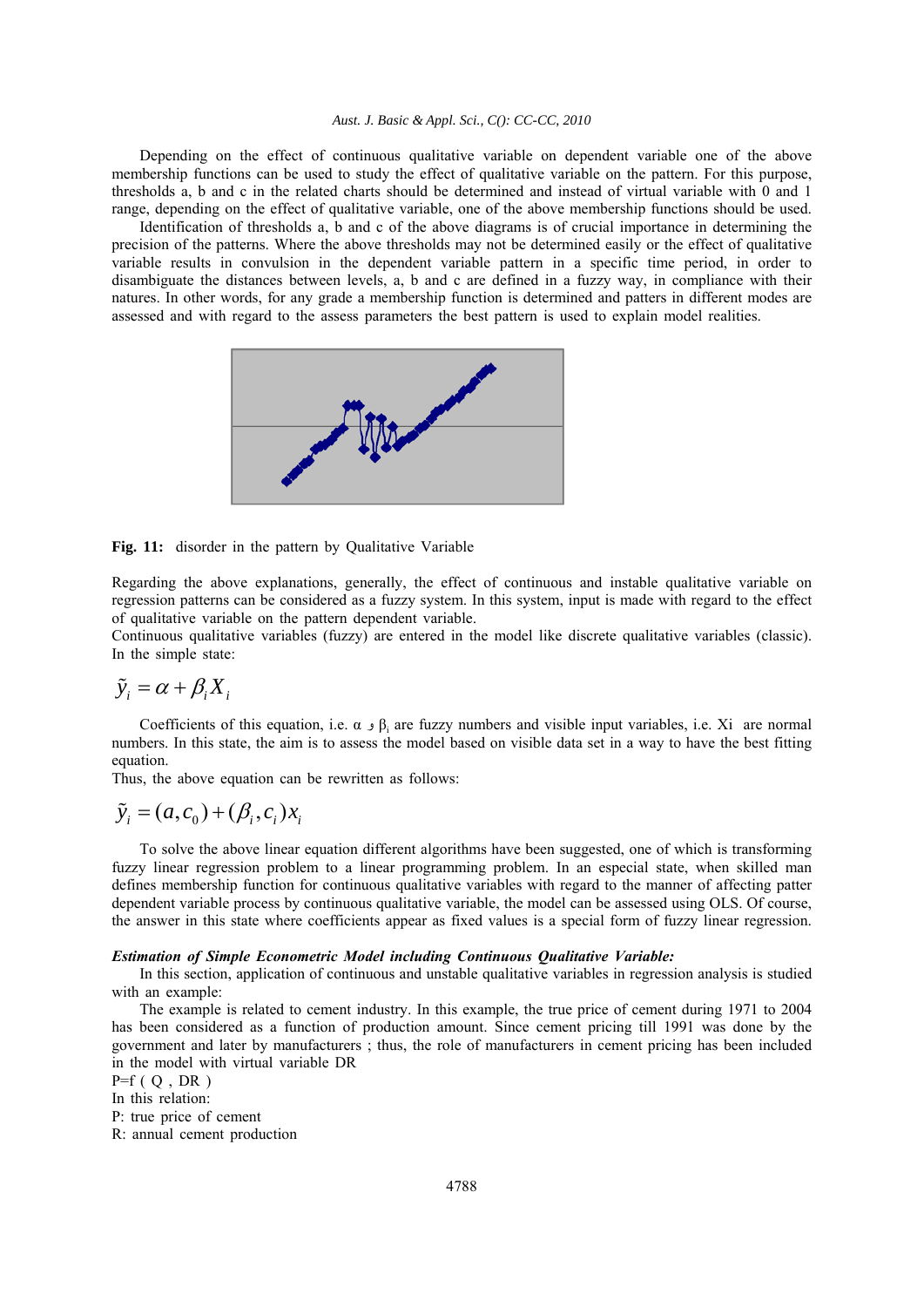DR: qualitative variable related to the role of manufacturers in cement pricing which is zero for the years 1971 to 1991 and one for the following years.

The model was assessed in different modes and finally the best pattern for estimation is as follows: P=  $\alpha$  + β<sub>1</sub>Q+ β<sub>2</sub>DR+ β<sub>3</sub>SDR

The results out of estimation of the above model through normal Least Squares Method are as follows: P=1444.77-0.08Q-894.07DR+0.093SDR

t: (18.43) (-10.12) (-5.08) (8.82)

 $R^2 = 0.788$ =0.788 F-Statistics=37.27 D.W=2.21

In fuzzy mode, fuzzy linear regression equation will be as follows:

$$
\tilde{p} = \tilde{\alpha} + \tilde{\beta}_1 Q + \tilde{\beta}_2 DR + \tilde{\beta}_3 SDR
$$

Triangular numbers  $\tilde{\alpha} = (\alpha, C_0)$ ,  $\tilde{\beta}_1 = (\beta_1, C_1)$ ,  $\tilde{\beta}_2 = (\beta_2 \circ C_2)$ , and  $\tilde{\beta}_3 = (\beta_3 \circ C_3)$  are the coefficient

of the equation in which  $\alpha$ ,  $\beta_1 \cdot \beta_2$  and  $\beta_3$  are centers and  $c_0 \cdot c_1 \cdot c_2$  and  $c_3$  are widths of the said coefficients. Different algorithms have been suggested for solving fuzzy linear regression problem one of which is transforming fuzzy linear regression problem to linear programming problem. In this method, the aim of

regression model is determination of optimal amounts of  $\tilde{\alpha}$  ,  $\tilde{\beta}_1$  ,  $\tilde{\beta}_2$  and  $\tilde{\beta}_3$ , in a way to have

membership degree of fuzzy output variable for all data be larger than a definite amount such as h which is determined by the user. Transforming fuzzy linear regression to linear programming problem, object function and its constraints will be as follows:

$$
\min \qquad Z = \left[34C_0 + C_1 \sum_{i=1}^{34} Q + C_2 \sum_{i=1}^{34} DR + C_3 \sum_{i=1}^{34} SDR\right]
$$

$$
\alpha+\beta_1\sum_{i=1}^{34}Q_i + \beta_2\sum_{i=1}^{34}DR_i + \beta_3\sum_{i=1}^{34}SDR - 0.5\bigg[ C_0 + C_1\sum_{i=1}^{34}Q_i + C_2\sum_{i=1}^{34}DR_i + C_3\sum_{i=1}^{34}SDR \bigg] \le P_i
$$

$$
\alpha + \beta_1 \sum_{i=1}^{34} Q_i + \beta_2 \sum_{i=1}^{34} DR_i + \beta_3 \sum_{i=1}^{34} SDR - 0.5 \Bigg[ C_0 + C_1 \sum_{i=1}^{34} Q_i + C_2 \sum_{i=1}^{34} DR_i + C_3 \sum_{i=1}^{34} SDR \Bigg] \ge P_i
$$

Solving the problem using winQSB software, regression equation for h=0.5 will be as follows:

$$
\tilde{P} = (0,1562/2) + (0/16,0/38)Q + (1534/5,650)DR + (0,0.27)SDR
$$

In this way, regarding the effect of qualitative variable on cement price, the effect of qualitative variable has been assumed to be continuous:



**Fig 12:** Process of True Cement Price in Last 34 Years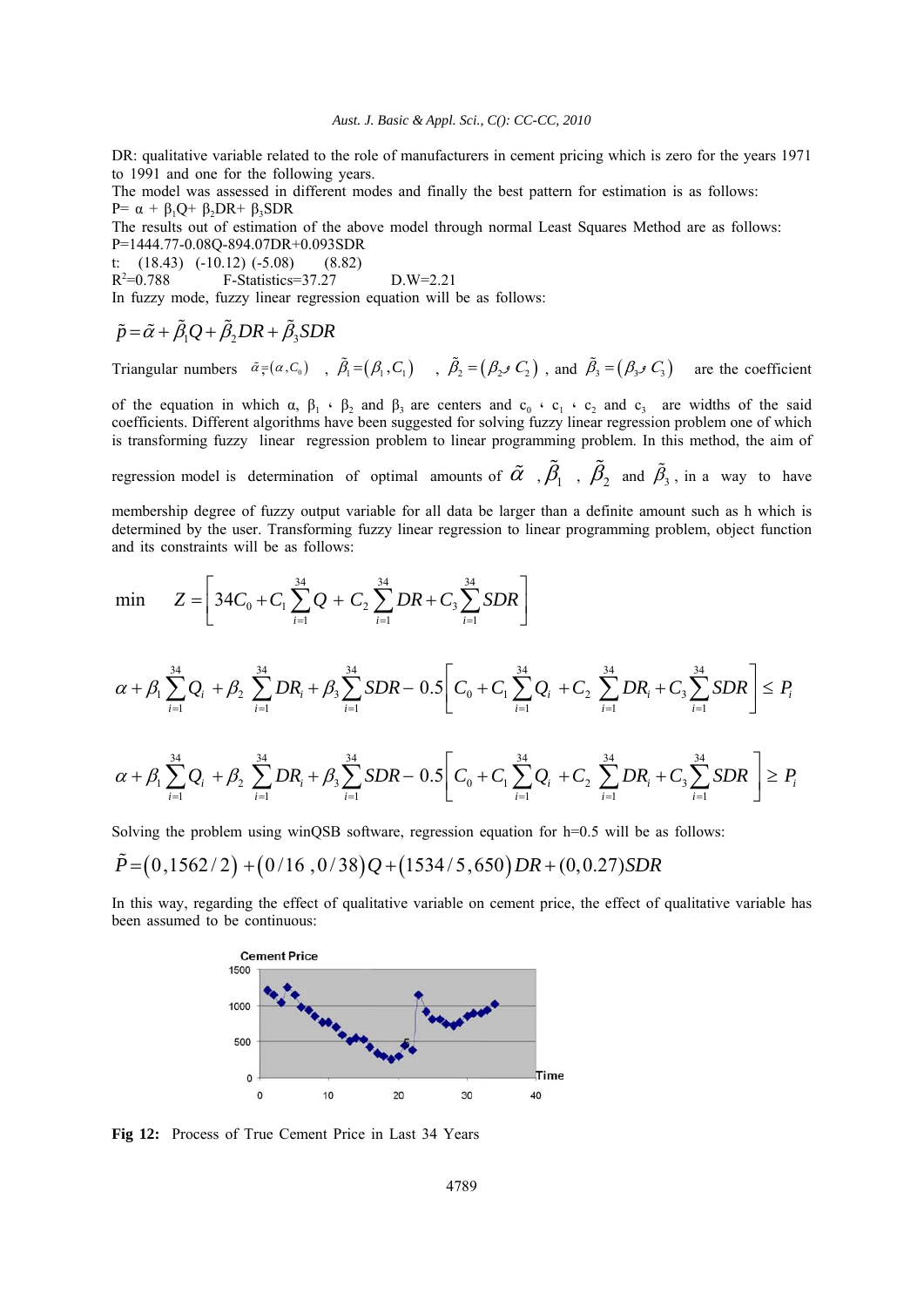As Fig. 12 shows, cement price process was almost fixed till 1991. Afterwards, when manufacturers began cement pricing, the chart was convulsed for a short period and pattern gradient was reversed. Convulsion in cement pricing process in the respective years seems to be out of pricing by manufacturers; thus, the effect of this continuous qualitative variable on pricing is considered as a fuzzy system. With regard to the fact that the vagueness of the model estimation can be caused by variability in qualitative variable thresholds or how this variable affects dependent variable process; thus, coefficients of the estimated model in a definite range are variable. But, regarding pattern dependent variable process, continuous qualitative variable membership function can be defined as follows :

$$
\mu_{a}(x) = \begin{cases}\n0 &; x < 20 \\
(x - 20)/3 &; 20 \le x < 23 \\
-0.09x + 3.07 &; 23 \le x < 27 \\
0.64 &; 27 \le x\n\end{cases}
$$

Having continuous qualitative variable membership function determined, the model can be solved using normal Least Squares Method:



**Fig 13:** Simulation of Effect Range and Qualitative Variable Effect on Pattern

Replacing DR and estimating patter using normal Least Squares Method we will have:

P=1494.14-0.09Q-1917.94DR+0.17SDR

t: (26.37) (-15.05) (-10.21) (13.99)

R2 =0.89 F-Statistics=82.21 D.W=1.98

This is a special form of fuzzy estimation model in which membership function is achieved using the experience of a skilled person.

## *Comparing the Results of Estimated Models:*

The most important parameters made from patterns estimation are entered in the following table for comparison purpose:

| <b>THOIC I</b> Regard of Fanci Estimation with Continuous Caumatry Vanuole in FWO States |                   |                      |  |
|------------------------------------------------------------------------------------------|-------------------|----------------------|--|
| Parameter                                                                                | Classical Pattern | <b>Fuzzy Pattern</b> |  |
| $R^2$                                                                                    | 0.788             | 0.890                |  |
| F                                                                                        | 37.27             | 82.21                |  |
| $t_1$                                                                                    | $-10.11$          | 15.05                |  |
| t <sub>2</sub>                                                                           | $-5.08$           | $-10.21$             |  |
| $t_{3}$                                                                                  | 8.82              | 13.99                |  |
| $t_4$                                                                                    | 18.43             | 26.37                |  |
| D.W                                                                                      | 2.21              | 1.99                 |  |

**Table 1:** Results of Patter Estimation with Continuous Qualitative Variable in Two States

As table 1 shows, application of fuzzy system in the place of virtual variables 0 and 1 has remarkably increased the significance of pattern parameters and the entire pattern. Changes of statistics F and t prove this claim. In this example, D.W has noticeably improved. Furthermore, application of fuzzy numbers in the place of 0 and 1 virtual variables has improved explanation power of model  $(R^2)$  from 0.788 to 0.89.